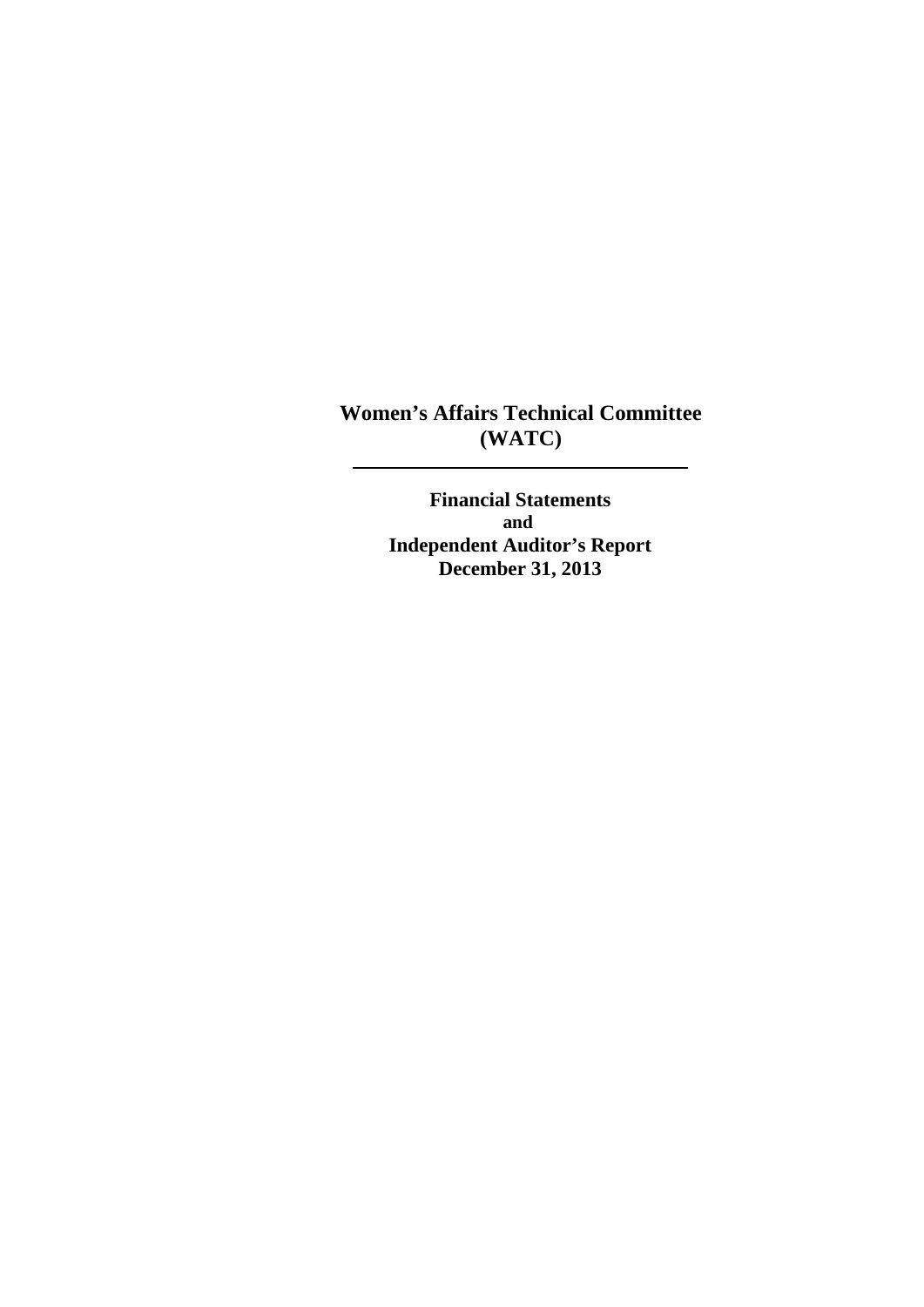## **Women's Affairs Technical Committee (WATC)**

## **Table of Contents**

|                                         | Page           |
|-----------------------------------------|----------------|
| Independent Auditor's Report            | $1 - 2$        |
| <b>Statement of Financial Position</b>  | 3              |
| <b>Statement of Activities</b>          | $\overline{4}$ |
| Statement of Change in Net Assets       | 5              |
| <b>Statement of Cash Flows</b>          | 6              |
| <b>Statement of Functional Expenses</b> | $7 - 8$        |
| Notes to Financial Statements           | $9 - 16$       |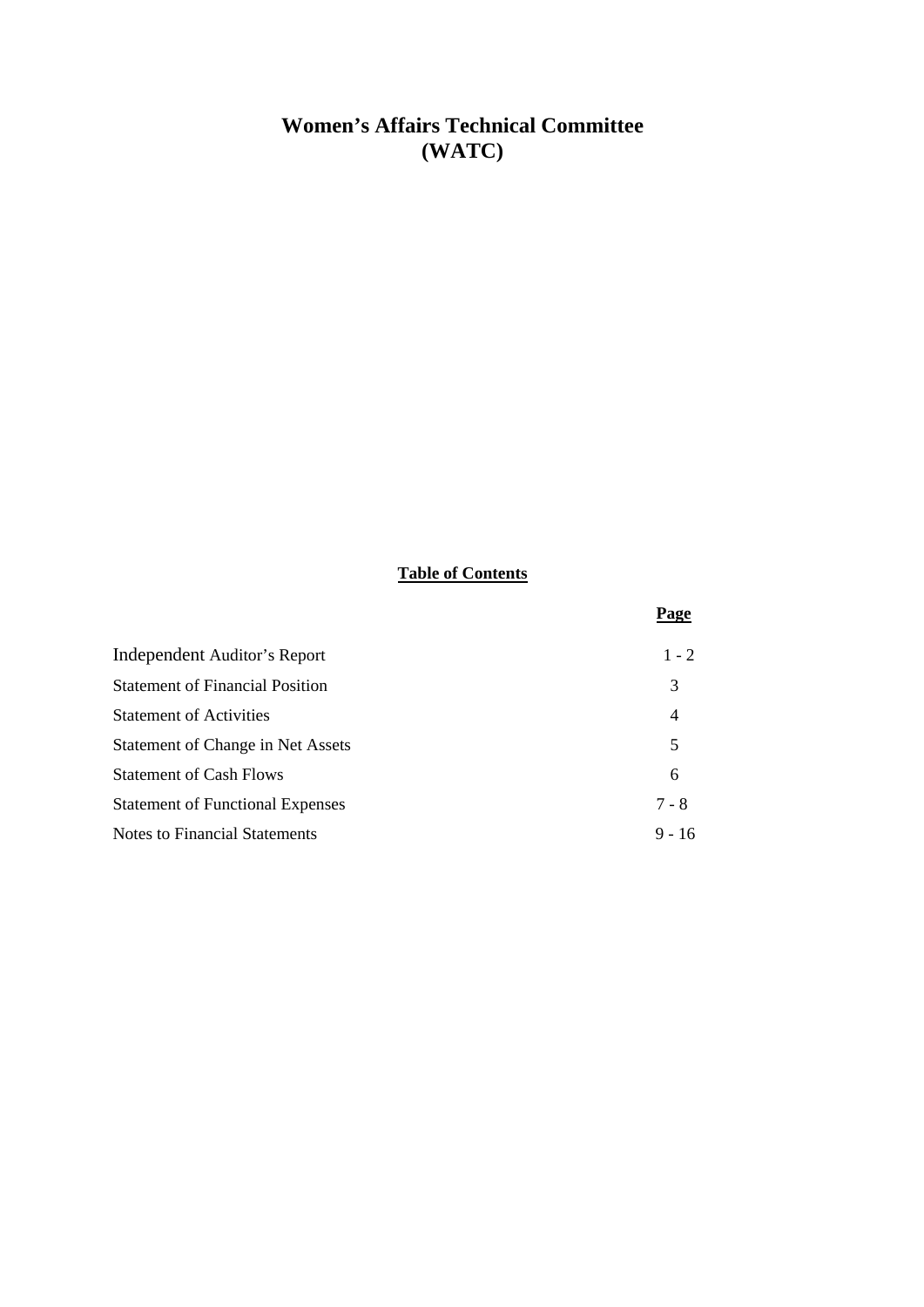

Deloitte & Touche (M.E.) Al Mashreg Insurance Building Al-Nahda Area, Al Masyoun  $P \cap R$  ox  $\Delta$ 47 Ramallah, Palestine

#### **INDEPENDENT AUDITOR'S REPORT**

Tel: +970 2 298 0048 Fax: +970 2 295 9153 www.deloitte.com/middleeast

#### To the Board of Trustees' of Women's Affairs Technical Committee Ramallah,

We have audited the accompanying financial statements of Women's Affairs Technical Committee (Not for Profit Organization), which comprise of the statement of financial position as of December 31, 2013, the statement of activities, statement of changes in net assets and cash flows statement for the year then ended, and a summary of significant accounting policies and other explanatory notes.

#### Management's responsibility for the financial statements

Management is responsible for the preparation and fair presentation of these financial statements in accordance with International Financial Reporting Standards and the United States of America Statements on Financial Accounting Standards No. 117 applicable to not for profit organizations and for such internal control as management determines is necessary to enable the preparation of financial statements that are free of material misstatement, whether due to fraud or error.

#### Auditor's responsibility

Our responsibility is to express an opinion on these financial statements based on our audit. We conducted our audit in accordance with International Standards on Auditing. Those standards require that we comply with ethical requirements and plan and perform the audit to obtain reasonable assurance whether the financial statements are free from material misstatement.

An audit involves performing procedures to obtain audit evidence about the amounts and disclosures in the financial statements. The procedures selected depend on the auditor's judgment, including the assessment of the risks of material misstatement of the financial statements, whether due to fraud or error. In making those risk assessments, the auditor considers internal control relevant to the Committee's preparation and fair presentation of the financial statements in order to design audit procedures that are appropriate in the circumstances, but not for the purpose of expressing an opinion on the effectiveness of the Committee's internal control. An audit also includes evaluating the appropriateness of accounting policies used and the reasonableness of accounting estimates made by management, as well as evaluating the overall presentation of the financial statements.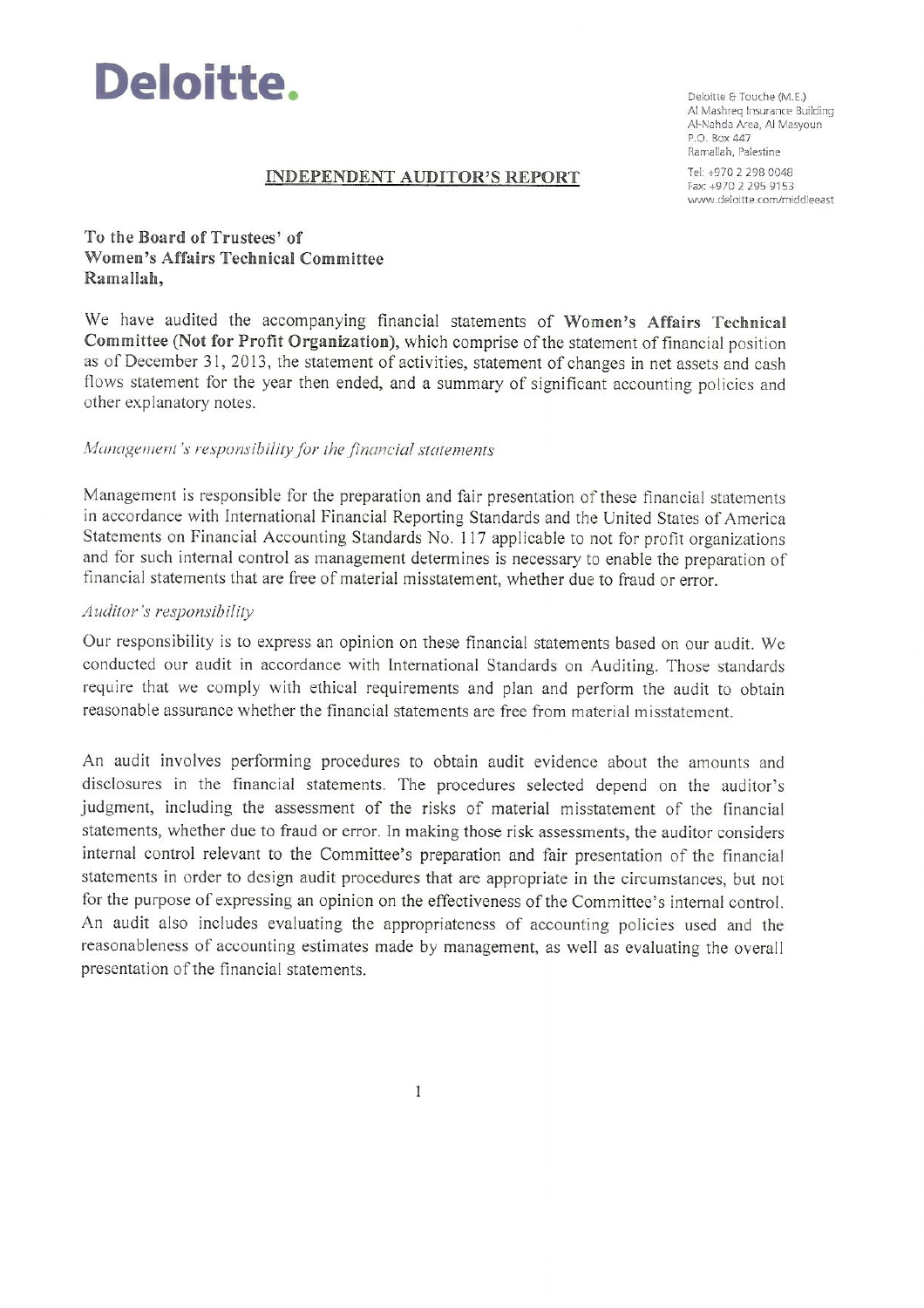

We believe that the audit evidence we have obtained is sufficient and appropriate to provide a basis for our audit opinion.

#### Opinion

In our opinion, the financial statements give a true and fair view of the financial position of Women's Affairs Technical Committee as of December 31, 2013, its financial performance and its cash flows for the year then ended in accordance with International Financial Reporting Standards and the United States of America Statements on Financial Accounting Standards No. 117 applicable to not for profit organizations.

Pete Musary

Deloitte & Touche (M.E) Ramallah - Palestine

April 15, 2014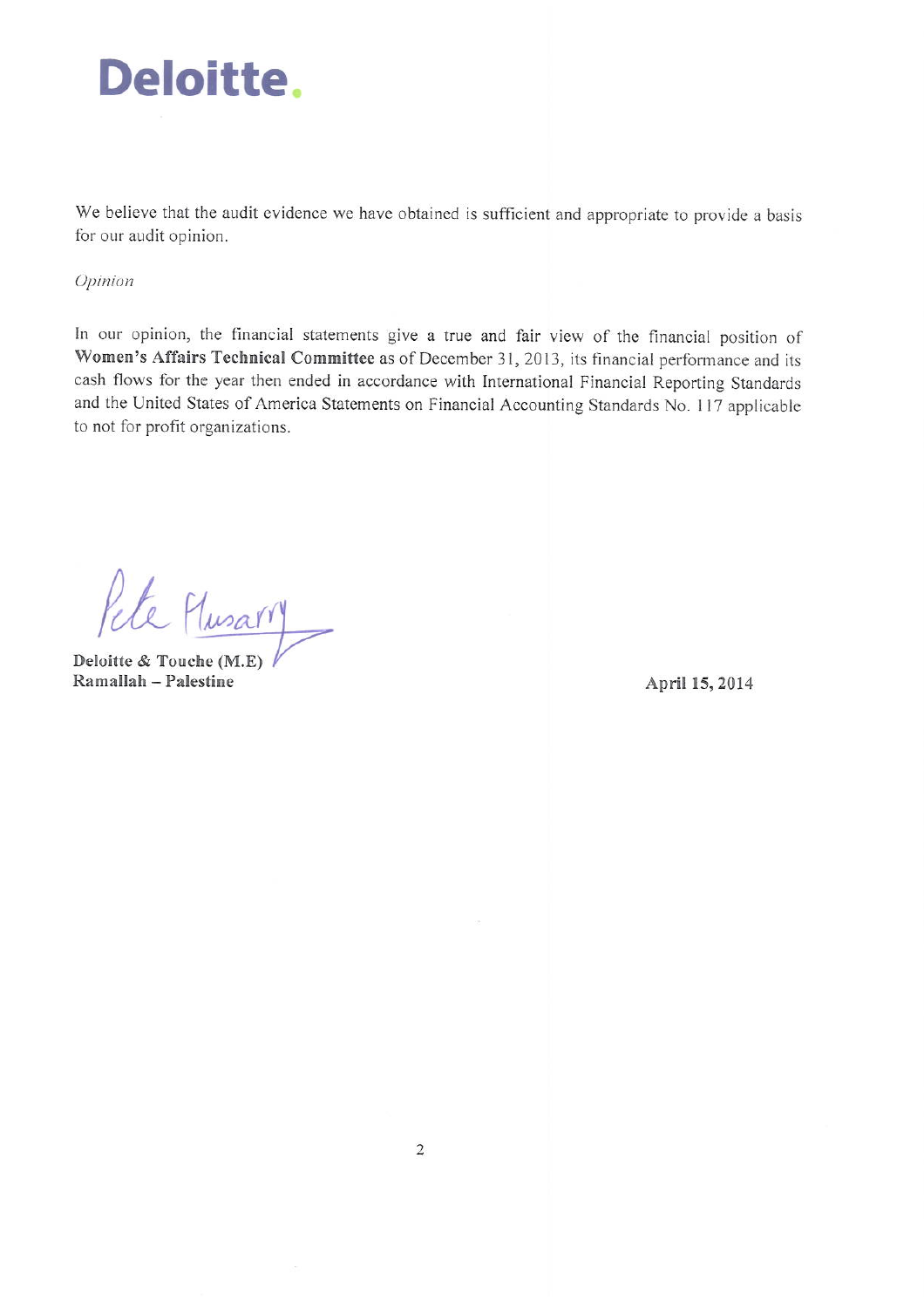#### **Statement - A**

## **Women's Affairs Technical Committee**

## **Statement of Financial Position As of December 31, 2013**

|                                                          |                         | December 31,   |                |
|----------------------------------------------------------|-------------------------|----------------|----------------|
|                                                          |                         | 2013           | 2012           |
|                                                          | <b>Note</b>             | <b>U.S.</b> \$ | <b>U.S.</b> \$ |
| <b>Assets</b>                                            |                         |                |                |
| Cash on hand and deposits with banks                     | 3                       | 205,009        | 70,521         |
| Grants receivable                                        | $\overline{\mathbf{4}}$ | 34,765         | 105,539        |
| Accounts receivable and advances                         | 5                       | 28,300         | 17,905         |
| Prepaid expenses                                         | 6                       | 28,785         | 27,135         |
| <b>Total Current Assets</b>                              |                         | 296,859        | 221,100        |
| <b>Bank Deposits Restricted for Employees' Indemnity</b> | 7                       | 76,070         | 76,543         |
| Office Furniture and Equipment, Net                      | 8                       | 57,875         | 56,902         |
| <b>Total Assets</b>                                      |                         | 430,804        | 354,545        |
| <b>Liabilities and Net Assets</b>                        |                         |                |                |
| <b>Liabilities:</b>                                      |                         |                |                |
| Payables and accruals                                    | 9                       | 83,479         | 50,184         |
| Provision for Employees' Indemnity                       | 10                      | 107,814        | 93,232         |
| <b>Total Liabilities</b>                                 |                         | 191,293        | 143,416        |
| <b>Net Assets:</b>                                       |                         |                |                |
| Unrestricted                                             |                         | 90,142         | 97,286         |
| Temporary restricted fund                                |                         | 149,369        | 113,843        |
| <b>Total Net Assets</b><br>$(Statement - C)$             |                         | 239,511        | 211,129        |
| <b>Total Liabilities and Net Assets</b>                  |                         | 430,804        | 354,545        |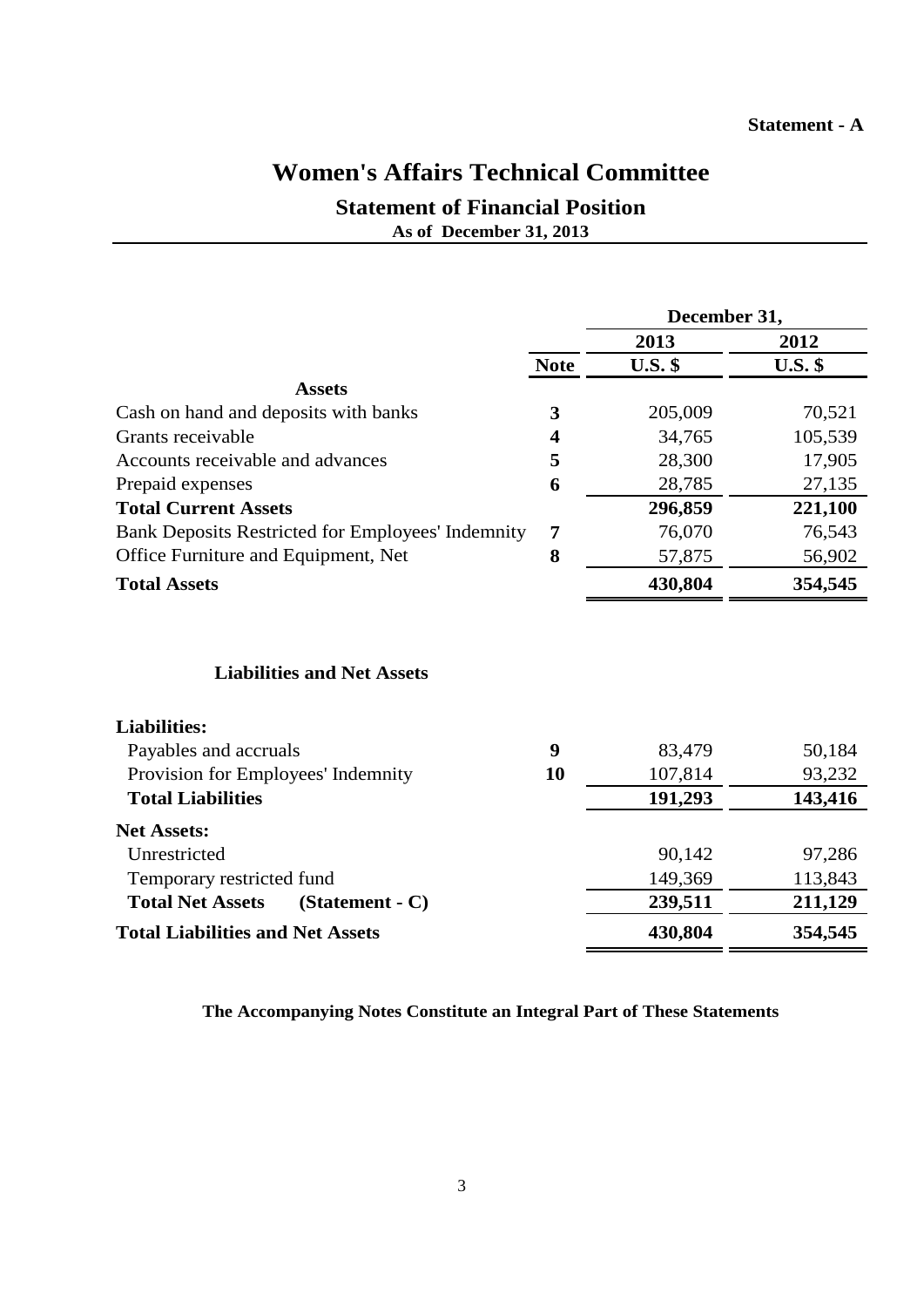# **Women's Affairs Technical Committee**

## **Statement of Activities**

**Year Ended December 31, 2013**

|                                                                |             |                     |                   | <b>Total</b>            |           |
|----------------------------------------------------------------|-------------|---------------------|-------------------|-------------------------|-----------|
|                                                                |             | <b>Unrestricted</b> | <b>Temporary</b>  | Year Ended December 31, |           |
|                                                                |             | Fund                | <b>Restricted</b> | 2013                    | 2012      |
|                                                                | <b>Note</b> | <b>U.S.</b> \$      | <b>U.S.</b> \$    | $U.S.$ \$               | $U.S$ \$  |
| <b>Grants and Revenues:</b>                                    |             |                     |                   |                         |           |
| <b>Restricted Grants</b>                                       | 11          |                     | 897,272           | 897,272                 | 912,646   |
| Interest Income and Other Revenues                             |             | 11,243              |                   | 11,243                  | 13,147    |
| <b>Total Grants and Revenues</b>                               |             | 11,243              | 897,272           | 908,515                 | 925,793   |
| Net assets released from restrictions                          | 11          | 861,746             | (861,746)         |                         |           |
|                                                                |             | 872,989             | 35,526            | 908,515                 | 925,793   |
| <b>Expenses:</b>                                               |             |                     |                   |                         |           |
| <b>Program Expenses:</b>                                       |             |                     |                   |                         |           |
| Advocacy and Networking                                        |             | 75,355              |                   | 75,355                  | 360,715   |
| Media and Community Awareness                                  |             | 132,176             |                   | 132,176                 | 165,095   |
| Empowerment                                                    |             | 95,323              |                   | 95,323                  | 147,859   |
| Capacity Building                                              |             | 231,937             |                   | 231,937                 | 228,345   |
| Total Program Expenses (Statement - E)                         |             | 534,791             |                   | 534,791                 | 902,014   |
| Administrative and general<br>(Statement - E)                  |             | 329,672             |                   | 329,672                 | 78,714    |
| <b>Total Program and Administrative Expenses</b>               |             | 864,463             |                   | 864,463                 | 980,728   |
| Depreciation Expense                                           |             | 18,041              |                   | 18,041                  | 20,796    |
| (Gain) Loss on Currency Fluctuation                            |             | (2,371)             |                   | (2,371)                 | 2,632     |
| <b>Total Expenses</b>                                          |             | 880,133             |                   | 880,133                 | 1,004,156 |
| Increase (Decrease) in Net Assets for the Year (Statement - C) |             | (7, 144)            | 35,526            | 28,382                  | (78, 363) |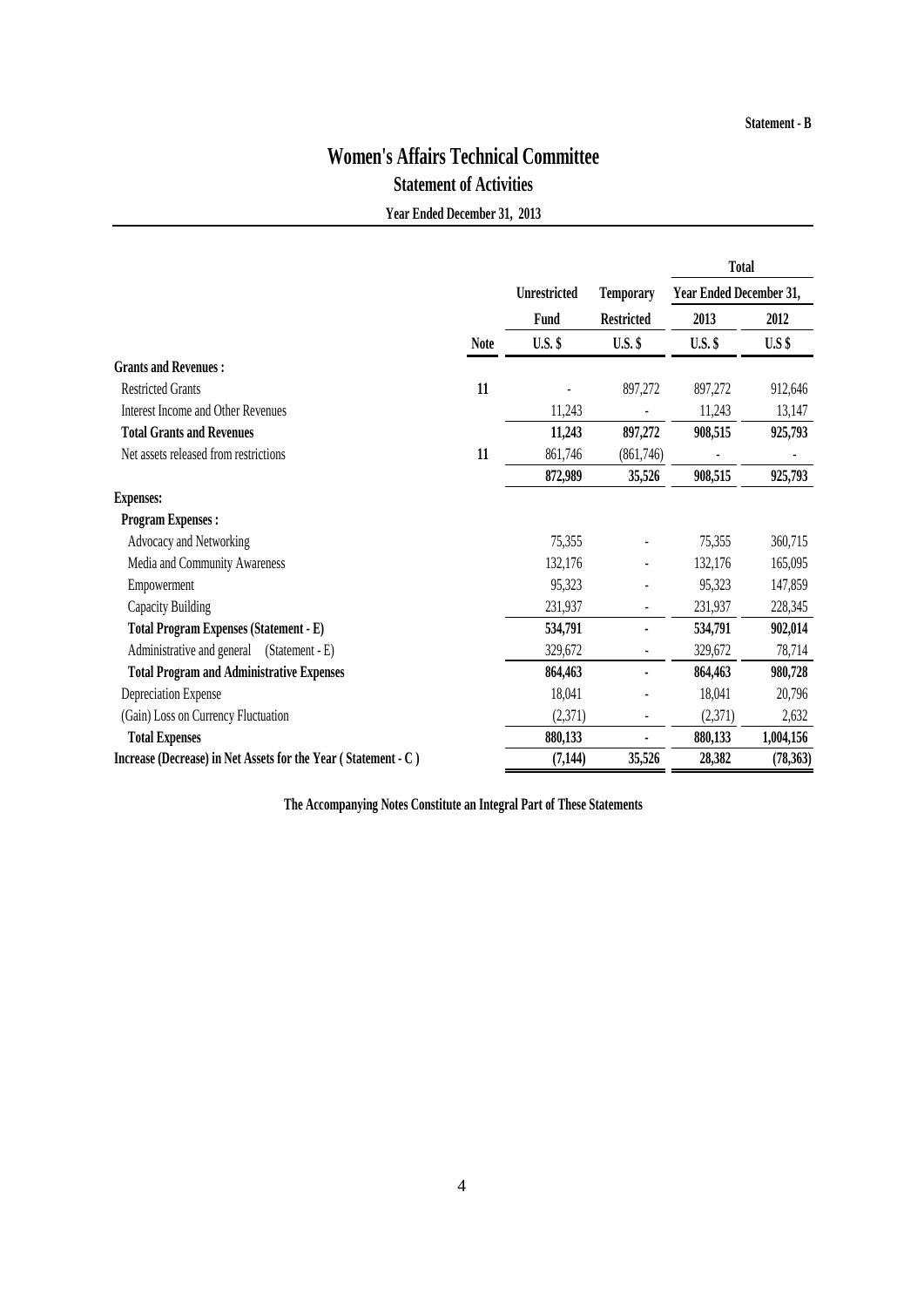### **Women's Affairs Technical Committee Statement of Changes in Net Assets Year Ended December 31, 2013**

|                                                 | <b>Net Assets</b>   |                                         |              |  |
|-------------------------------------------------|---------------------|-----------------------------------------|--------------|--|
|                                                 | <b>Unrestricted</b> | <b>Temporarily</b><br><b>Restricted</b> | <b>Total</b> |  |
|                                                 | $U.S.$ \$           | $U.S.$ \$                               | $U.S.$ \$    |  |
| <b>Year Ended December 31, 2013:</b>            |                     |                                         |              |  |
| <b>Balances at Beginning of Year</b>            | 97,286              | 113,843                                 | 211,129      |  |
| Change in Net Assets for the Year (Statement-B) | (7, 144)            | 35,526                                  | 28,382       |  |
| Net Assets at End of Year (Statement-A)         | 90,142              | 149,369                                 | 239,511      |  |
| Year Ended December 31, 2012:                   |                     |                                         |              |  |
| <b>Balances at Beginning of Year</b>            | 79,174              | 210,318                                 | 289,492      |  |
| Change in Net Assets for the Year (Statement-B) | 18,112              | (96, 475)                               | (78, 363)    |  |
| Net Assets at End of Year (Statement-A)         | 97,286              | 113,843                                 | 211,129      |  |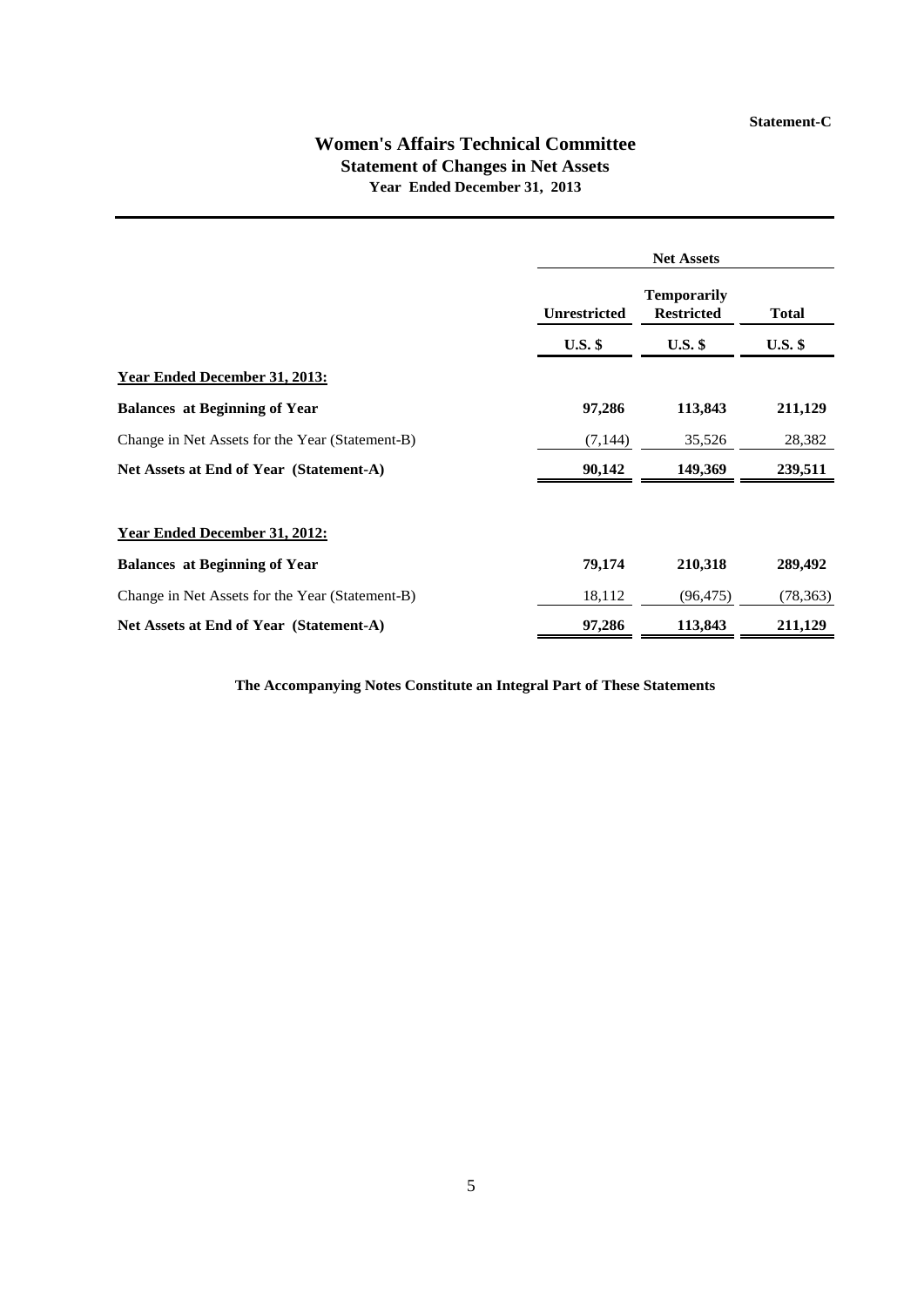#### **Statement - D**

## **Women's Affairs Technical Committee**

## **Statement of Cash Flows**

**Year Ended December 31, 2013**

|                                                                          | <b>Year Ended December 31,</b> |             |  |
|--------------------------------------------------------------------------|--------------------------------|-------------|--|
|                                                                          | 2013                           | 2012        |  |
|                                                                          | <b>U.S. \$</b>                 | $U.S$ \$    |  |
| <b>Cash Flows from Operating activities:</b>                             |                                |             |  |
| <b>Restricted Grants</b>                                                 | 968,046                        | 879,788     |  |
| <b>Interest Income and Other Revenues</b>                                | 11,243                         | 13,147      |  |
| Cash paid to employees and suppliers                                     | (825, 787)                     | (1,003,041) |  |
| <b>Cash Flows from (used in) Operating Activities</b>                    | 153,502                        | (110, 106)  |  |
| <b>Cash Flows from Investing Activities:</b>                             |                                |             |  |
| Procurement of furniture and equipment                                   | (19,014)                       | (32,073)    |  |
| <b>Cash Flows used in Investing Activities</b>                           | (19, 014)                      | (32,073)    |  |
| <b>Increase in Cash and Deposits with Banks During the Year</b>          | 134,488                        | (142, 179)  |  |
| Cash on hand and deposits with banks at beginning of year                | 70,521                         | 212,700     |  |
| Cash on Hand and Deposits with Banks at End of Year                      | 205,009                        | 70,521      |  |
| <b>Adjustments to Reconcile Change in Net Assets</b>                     |                                |             |  |
| to Net Cash Provided by Operating Activities:                            |                                |             |  |
| Change in net assets                                                     | 28,382                         | (78, 363)   |  |
| Depreciation                                                             | 18,041                         | 20,796      |  |
| Increase in provision for employees' indemnities                         | 14,582                         | 18,407      |  |
| (Increase) Decrease in grants receivable                                 | 70,774                         | (32, 858)   |  |
| (Increase) in accounts receivable and advances                           | (10, 395)                      | (1, 858)    |  |
| (Increase) Decrease in prepaid expenses                                  | (1,650)                        | (6,720)     |  |
| (Increase) Decrease in Bank Deposits Restricted for Employees' Indemnity | 473                            | (30,318)    |  |
| Increase in payables and accruals                                        | 33,295                         | 808         |  |
| <b>Cash Provided by (used in) Operating Activities</b>                   | 153,502                        | (110, 106)  |  |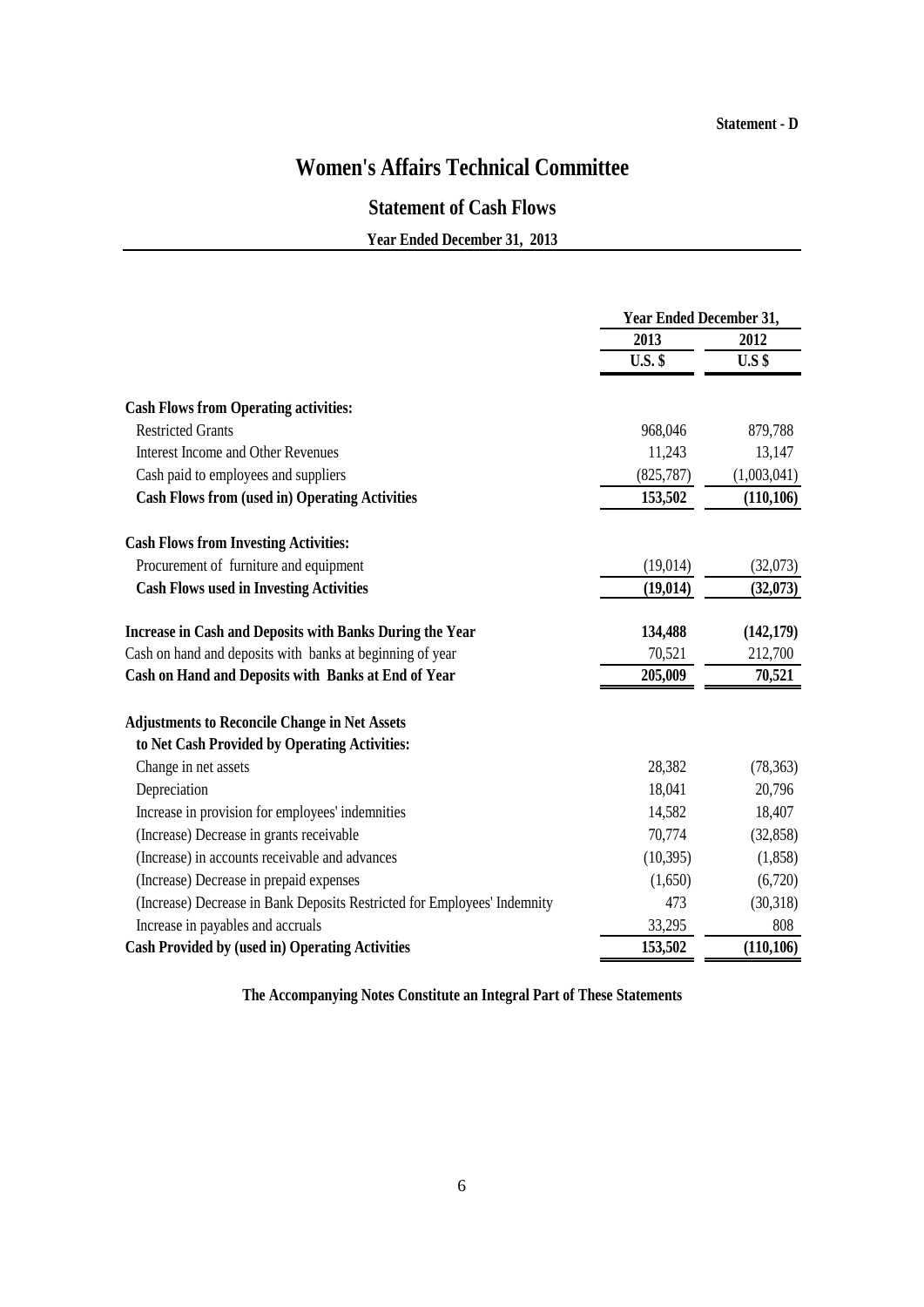# **Women's Affairs Technical Committee**

**Statement of Functional Expenses**

**Year Ended December 31,2013**

|                                   | Advocacy          | Media &          |                          |                 |              |                       |           |              |
|-----------------------------------|-------------------|------------------|--------------------------|-----------------|--------------|-----------------------|-----------|--------------|
|                                   | and               | <b>Community</b> |                          | Capacity        |              | <b>Administration</b> |           | <b>Total</b> |
|                                   | <b>Networking</b> | <b>Awareness</b> | <b>Empowerment</b>       | <b>Building</b> | <b>Total</b> | <b>General</b>        | 2013      | 2012         |
|                                   | $U.S.$ \$         | $U.S.$ \$        | $U.S.$ \$                | $U.S.$ \$       | $U.S.$ \$    | $U.S.$ \$             | $U.S.$ \$ | $U.S.$ \$    |
| Salaries and related expenses     | 24,002            | 45,557           | 78,120                   | 81,646          | 229,325      | 185,831               | 415,156   | 336,352      |
| Training and seminars             | 15,057            | 8,869            | 15,666                   | 107,308         | 146,900      | 936                   | 147,836   | 327,543      |
| Professional fees                 | 11,888            | 14,908           | $\overline{\phantom{a}}$ | 13,500          | 40,296       | 14,163                | 54,459    | 21,571       |
| Communication                     |                   |                  |                          |                 |              | 14,855                | 14,855    | 19,773       |
| Printing, television and radio    | 15,842            | 58,760           |                          | 7,966           | 82,568       | 12,993                | 95,561    | 84,128       |
| Stationery and office supplies    | 510               | 1,207            | 1,231                    | 5,816           | 8,764        | 9,142                 | 17,906    | 12,182       |
| Transportation                    | 5,504             | 328              | 306                      | 15,558          | 21,696       | 34,978                | 56,674    | 59,953       |
| Public awareness                  | 310               | 2,330            | $\overline{\phantom{a}}$ | 47              | 2,687        | 98                    | 2,785     | 46,318       |
| Occupancy costs                   |                   | 200              |                          | 96              | 296          | 52,148                | 52,444    | 43,441       |
| Miscellaneous                     | 2,242             | 17               |                          |                 | 2,259        | 4,528                 | 6,787     | 29,467       |
| $(Statement - B)$<br><b>Total</b> | 75,355            | 132,176          | 95,323                   | 231,937         | 534,791      | 329,672               | 864,463   | 980,728      |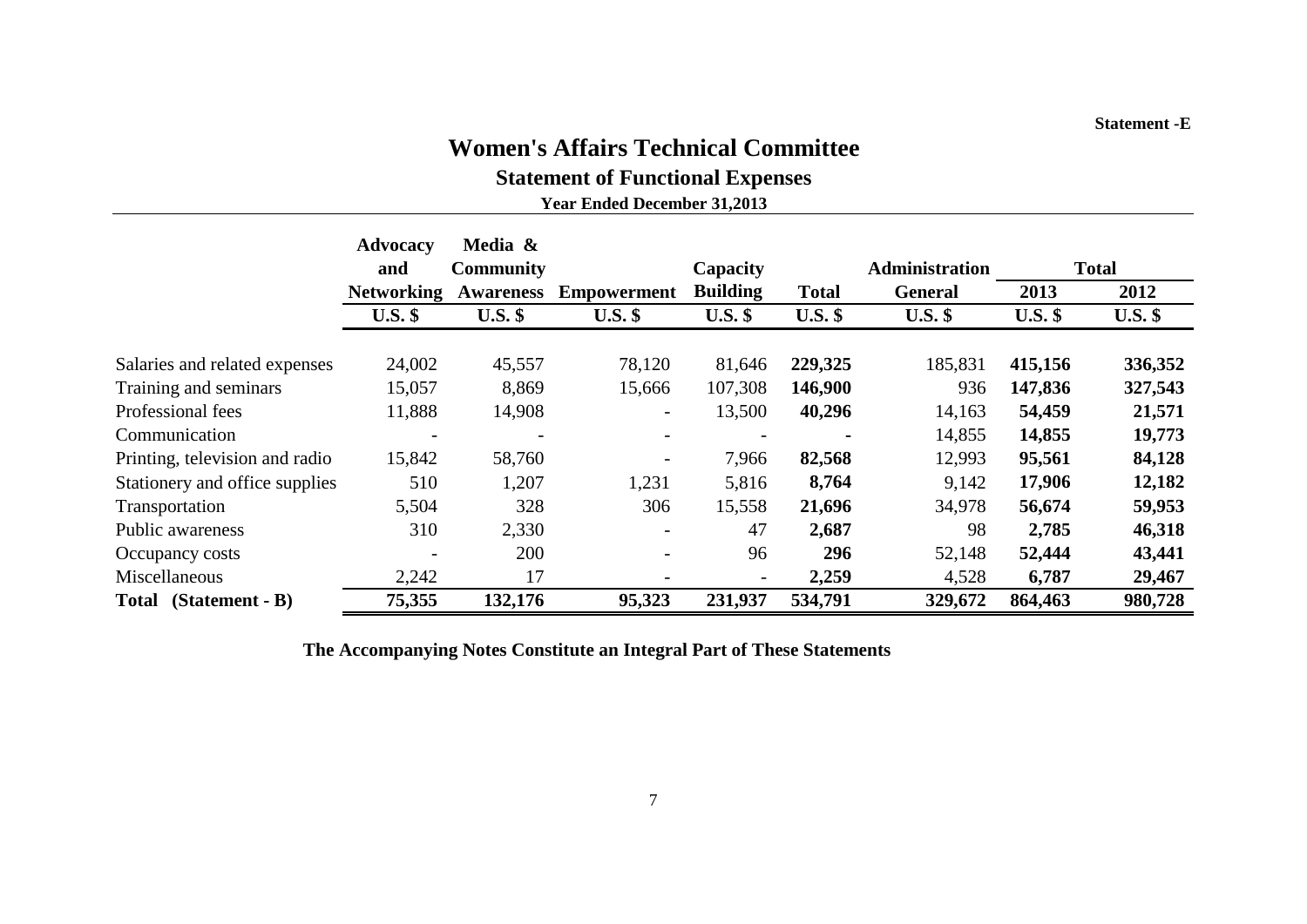#### **Statement -E**

## **Women's Affairs Technical Committee**

**Statement of Functional Expenses**

**Year Ended December 31,2012**

|                                | <b>Advocacy</b><br>and | Media &<br><b>Community</b> |                    | Capacity        |              | <b>Administration</b>    |           |           |
|--------------------------------|------------------------|-----------------------------|--------------------|-----------------|--------------|--------------------------|-----------|-----------|
|                                | <b>Networking</b>      | <b>Awareness</b>            | <b>Empowerment</b> | <b>Building</b> | <b>Total</b> | General                  | 2012      | 2011      |
|                                | $U.S.$ \$              | $U.S.$ \$                   | $U.S.$ \$          | $U.S.$ \$       | $U.S.$ \$    | $U.S.$ \$                | $U.S.$ \$ | $U.S.$ \$ |
| Salaries and related expenses  | 103,339                | 50,801                      | 35,705             | 84,715          | 274,560      | 61,792                   | 336,352   | 353,522   |
| Training and seminars          | 112,869                | 48,225                      | 74,199             | 92,250          | 327,543      |                          | 327,543   | 333,716   |
| Professional fees              | 9,196                  | $\overline{\phantom{a}}$    | 5,500              | 6,875           | 21,571       | $\overline{\phantom{a}}$ | 21,571    | 14,426    |
| Communication                  | 8,998                  | 294                         | 2,916              | 4,895           | 17,103       | 2,670                    | 19,773    | 16,295    |
| Printing, television and radio | 11,165                 | 50,106                      | 9,613              | 5,244           | 76,128       | 8,000                    | 84,128    | 71,341    |
| Stationery and office supplies | 8,037                  | 114                         | 409                | 3,622           | 12,182       | $\overline{\phantom{a}}$ | 12,182    | 16,913    |
| Transportation                 | 38,569                 | 1,166                       | 4,770              | 12,559          | 57,064       | 2,889                    | 59,953    | 31,112    |
| Public awareness               | 11,604                 | 14,228                      | 12,701             | 7,785           | 46,318       |                          | 46,318    | 32,088    |
| Occupancy costs                | 33,868                 | 97                          | 2,024              | 6,625           | 42,614       | 827                      | 43,441    | 39,376    |
| Miscellaneous                  | 23,070                 | 64                          | 22                 | 3,775           | 26,931       | 2,536                    | 29,467    | 999       |
| $(Statement - B)$<br>Total     | 360,715                | 165,095                     | 147,859            | 228,345         | 902,014      | 78,714                   | 980,728   | 909,788   |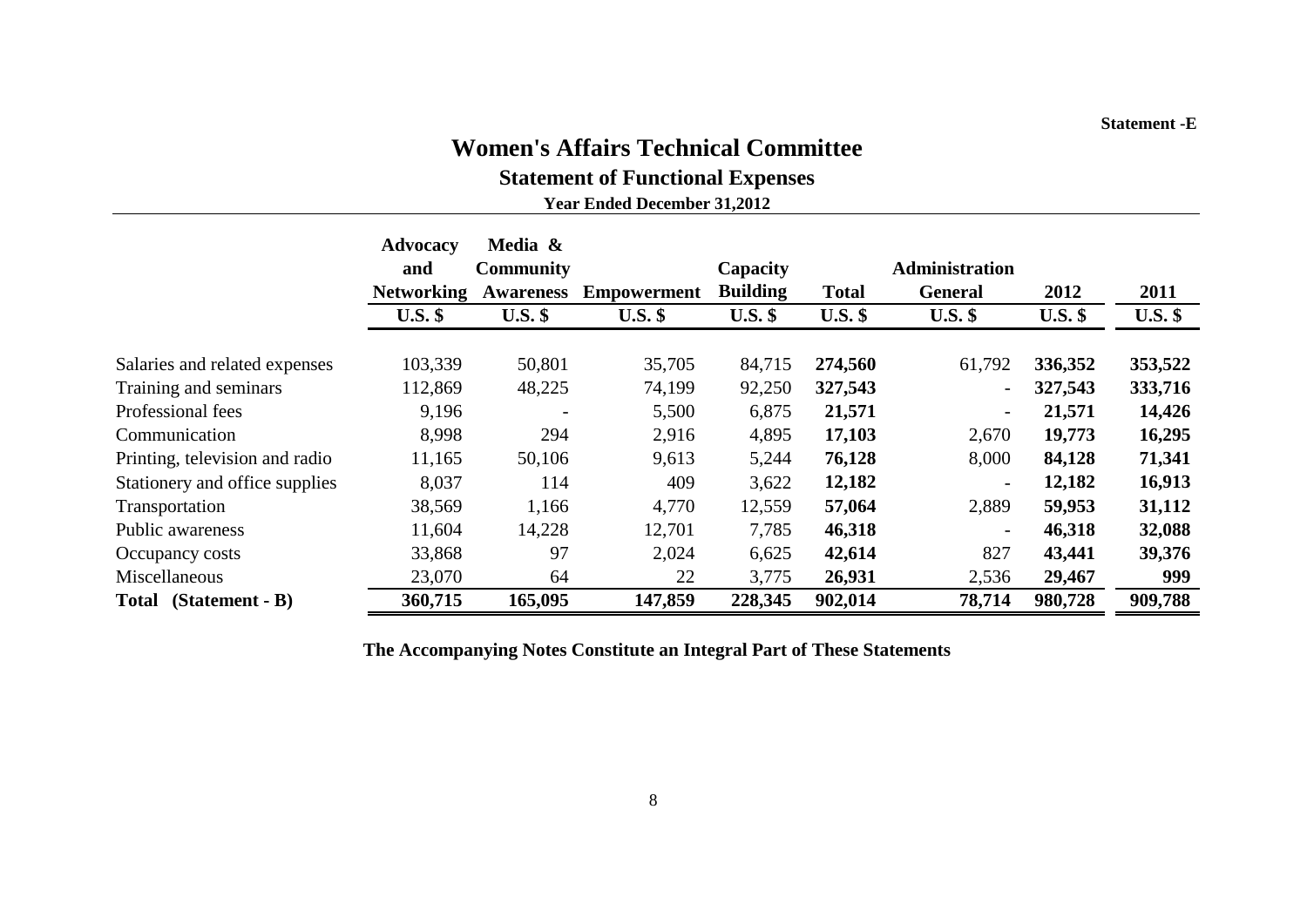### **1. Organization:**

**Women's Affairs Technical Committee (WATC)** was formed in August 1992 and was operated under the direction of the Technical and Advisory Committees till September 16, 1994. Since that date, the direction of the committee was transferred to an independent Board of Trustees. Official registration of the committee with all concerned departments and ministries of the Palestinian National Authority had been accomplished.

The objectives of WATC include building the administrative, organizational and policymaking capacities of women institution and committees, empowering the women committees within the various Palestinian parties through developing their mobilization and organizational skills.

## **2. Summary of Significant Accounting Policies:**

**2.1** The financial statements of WATC have been prepared on accrual basis of accounting using the historical cost convention, International Financial Reporting Standard and the United States of America Statements on Financial Accounting Standards No. 116 and 117.

In the current year, WATC management considered all new and revised Standards and Interpretations issued by the International Accounting Standards Board (IASB) and the International Financial Reporting Interpretations Committee (IFRIC) of IASB, relevant to its activities, that were issued and effective for annual reporting periods ending on December 31, 2012. The application of the new standards and interpretations has no effect on the financial position or the results of operations of WATC.

The significant accounting policies followed are described below:

- **2.2** WATC maintains its accounts in accordance with the principles of fund accounting under which the resources for various purposes are classified into three classes of net assets as described below:
	- *Unrestricted net assets* represent net assets whose use by WATC is not subject to donor-imposed restrictions.
	- *Temporarily restricted n***et assets** whose use by WATC is limited by donor-imposed and restriction that either expire by passage of time or can be fulfilled and released by actions of WATC pursuant to those donor-imposed stipulations.
- **2.3** *Estimates and assumptions:* The financial statements include certain estimates and assumptions made by management relating to reporting of assets, liabilities, at the date of the financial statements, and the reporting of revenues, expenses, gains, and losses during the year. Actual results may differ from those estimates adopted by WATC's management. Estimates used in the preparation of the financial statements are the useful lives of fixed assets and all other provisions.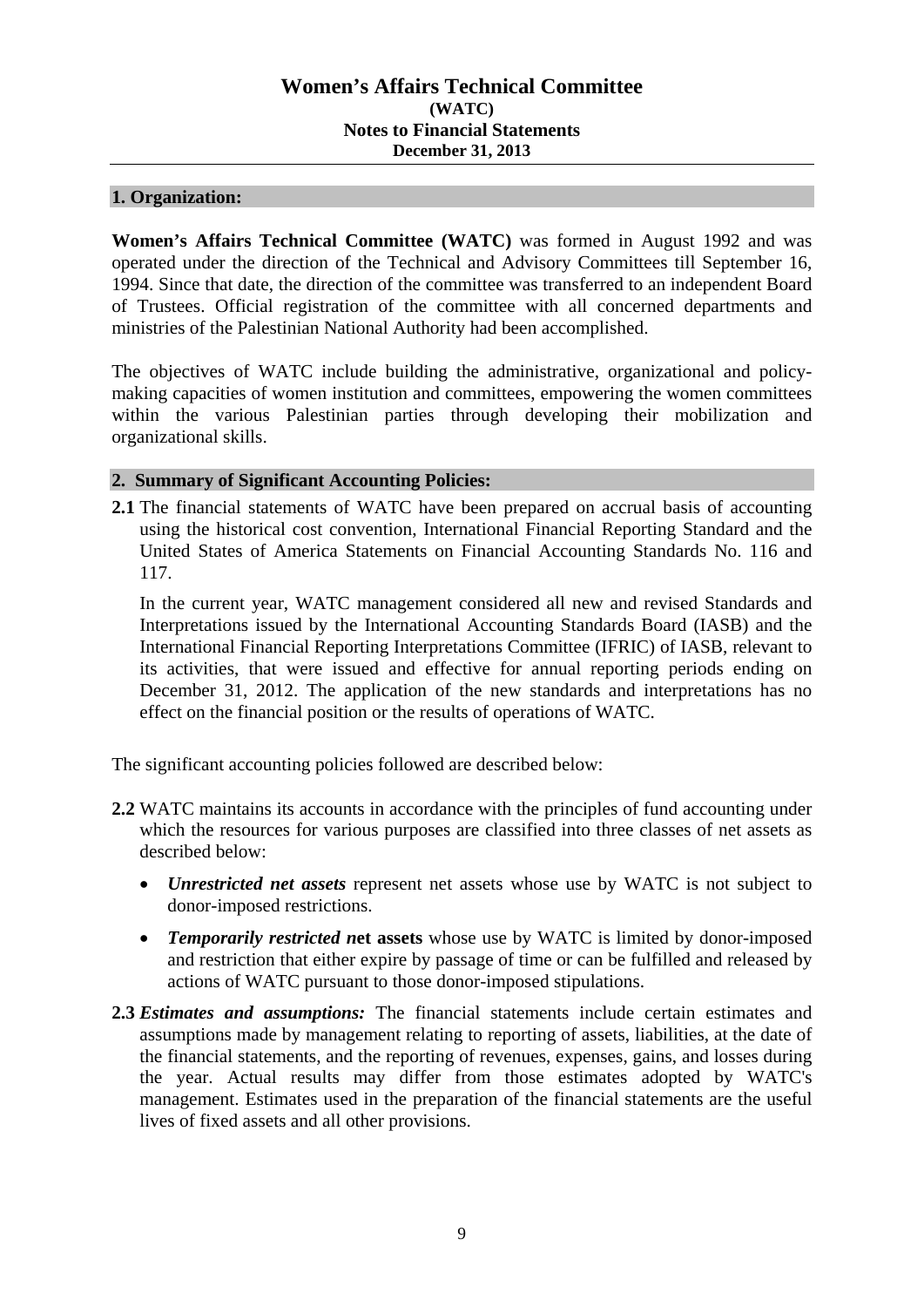#### **2. Summary of Significant Accounting Policies: (Continued)**

**2.4** *Contributions and grants*, revenues from private grant are recognized as it is earned through expenditures in accordance with the agreements. Any funding received in advance of expenditures is recorded as deferred contribution in the statement of financial position.

Donated equipment, books and other supplies are reported as non-operating income and are valued at their fair values on the date of receipt.

*Grants Receivable* represents amounts due from funding organizations for expenditures incurred prior to receiving related funds.

**Deferred Grants** – represents amounts of grants received in advance of the project activities.

**2.5** *Cash and cash equivalents* include cash on hand and deposits with banks with maturity dates of 90 days or less.

#### **2.6 Furniture, Equipment and Depreciation:**

**Furniture and Equipment** are stated in the attached financial statements based on historical cost and net of accumulated depreciation. Depreciation rates are ranging from 7%-15%.

Depreciation is computed on a straight-line basis over the estimated useful lives of the respective assets.

- **2.7 Severance pay:** The policy of WATC is to provide for staff severance pay by accruing for one-month compensation for each year of service using the last salary paid during the year.
- **2.8 Functional Expenses** -WATC allocates its expenses on a functional basis among its various programs and general administration. Expenses that can be identified with a specific program or administration are charged directly. Other expenses that are common to several functions are allocated between functions based on the best estimates and judgment of management.

#### **2.9 Foreign Currency Transactions:**

The books of accounts of WATC are maintained in U.S Dollar. Transactions, which are denominated in currencies other than U.S Dollar are converted into U.S Dollar equivalent at the spot exchange rate prevailing on the date of each transaction.

#### **Financial Statements in U.S Dollar**

- Transactions and balances, which are originally expressed in U.S Dollar, are presented at the actual U.S Dollar received or paid.
- Balances of assets and liabilities which are expressed in currencies other than U.S Dollar are translated to U.S Dollar equivalent using the exchange rate prevailing at the date of the financial statements which were as follows:

|                | December 31, |        |  |
|----------------|--------------|--------|--|
|                | 2013         | 2012   |  |
|                | $U.S$ \$     |        |  |
| Israeli Shekel | 0.2868       |        |  |
| EURO           | 1.3592       | 1.3235 |  |

 Exchange differences arising from the translation of assets and liabilities is charged to the statement of activities and change in net assets.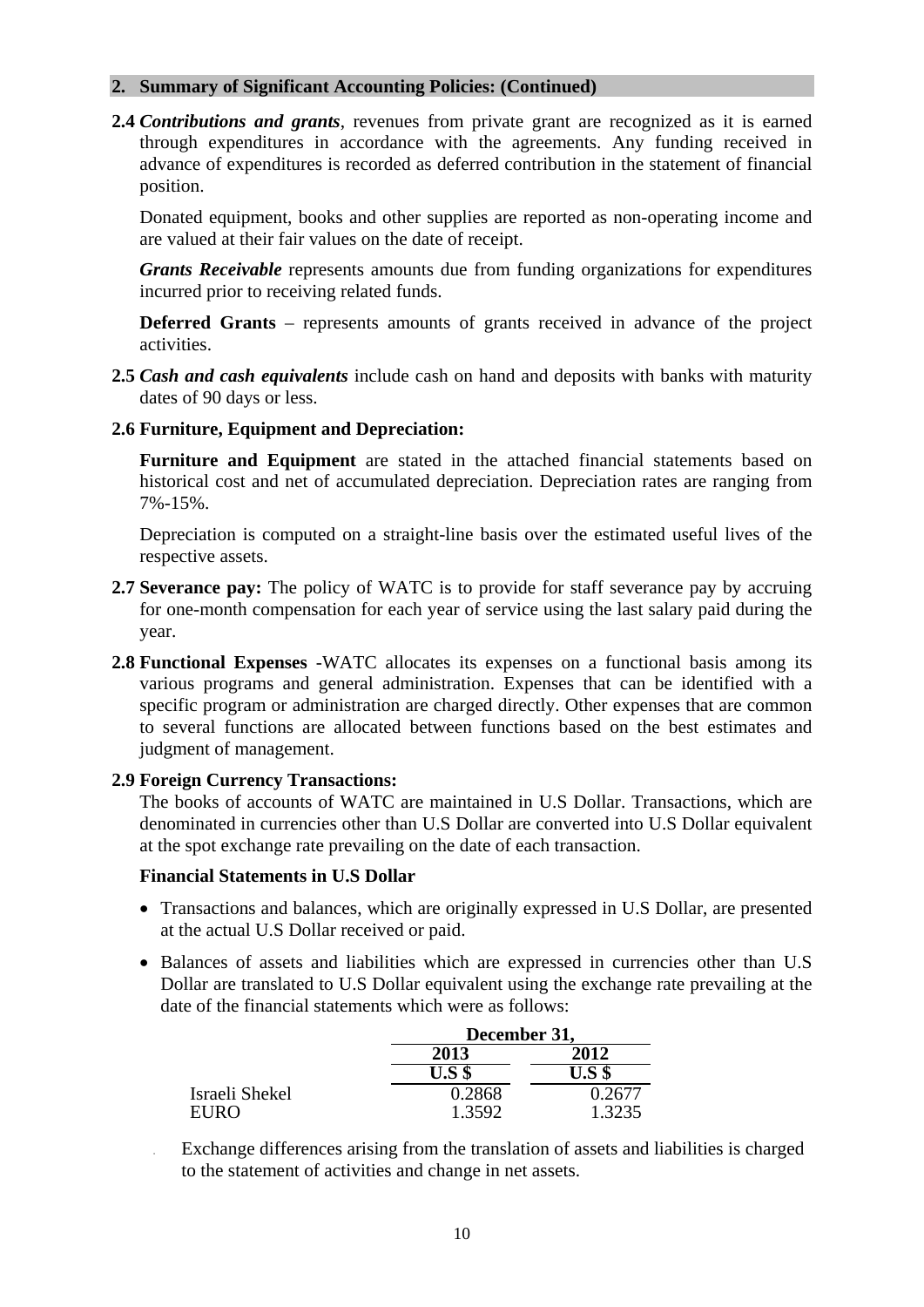## **3. Cash on Hand and Deposits with Banks:**

## **Composition:**

|                                   | December 31, |        |  |
|-----------------------------------|--------------|--------|--|
|                                   | 2013         | 2012   |  |
| Cash on Hand                      | 10           | 2,185  |  |
| Deposits with banks in Shekel     | 3,435        | 8,437  |  |
| Deposits with banks in U.S Dollar | 118,687      | 39,589 |  |
| Deposits with banks in EURO       | 80,555       | 20,110 |  |
|                                   | 202,687      | 70,321 |  |
| Checks under collection           | 2,322        | 200    |  |
|                                   | 205,009      | 70,521 |  |

## **4. Grants receivable:**

## **Composition:**

|                                               | December 31, |         |  |
|-----------------------------------------------|--------------|---------|--|
|                                               | 2013         | 2012    |  |
| Care International                            |              | 5,392   |  |
| UN Women - Spring Forward                     | 1,562        | 94      |  |
| Women Learning Partnership (WLP)              | 8,488        |         |  |
| UNRWA-Festival                                |              | 4,950   |  |
| United Nations Development Program - Festival |              | 4,570   |  |
| <b>OFFICE</b> of the HCHR - Festival          |              | 2,157   |  |
| Conemund                                      |              | 44,207  |  |
| <b>Bank of Palestine</b>                      |              | 15,965  |  |
| NGO Development Center – NDC                  | 11,672       | 26,564  |  |
| Al Nasher                                     |              | 1,640   |  |
| Foundation Open Society Institute (FOSI)      | 13,043       |         |  |
|                                               | 34,765       | 105,539 |  |

## **5. Accounts Receivable and Advances:**

## **Composition:**

|                                          | December 31, |        |  |
|------------------------------------------|--------------|--------|--|
|                                          | 2013         | 2012   |  |
| Due from Employees and Service Providers | 27,250       | 16,855 |  |
| Others                                   | 1,050        | 1,050  |  |
|                                          | 28,300       | 17,905 |  |

## **6. Prepaid Expenses:**

## **Composition:**

|           | December 31, |        |  |
|-----------|--------------|--------|--|
|           | 2013         | 2012   |  |
| Rent      | 26,556       | 26,556 |  |
| Insurance | 468          | 468    |  |
| Others    | 1,761        | 111    |  |
|           | 28,785       | 27,135 |  |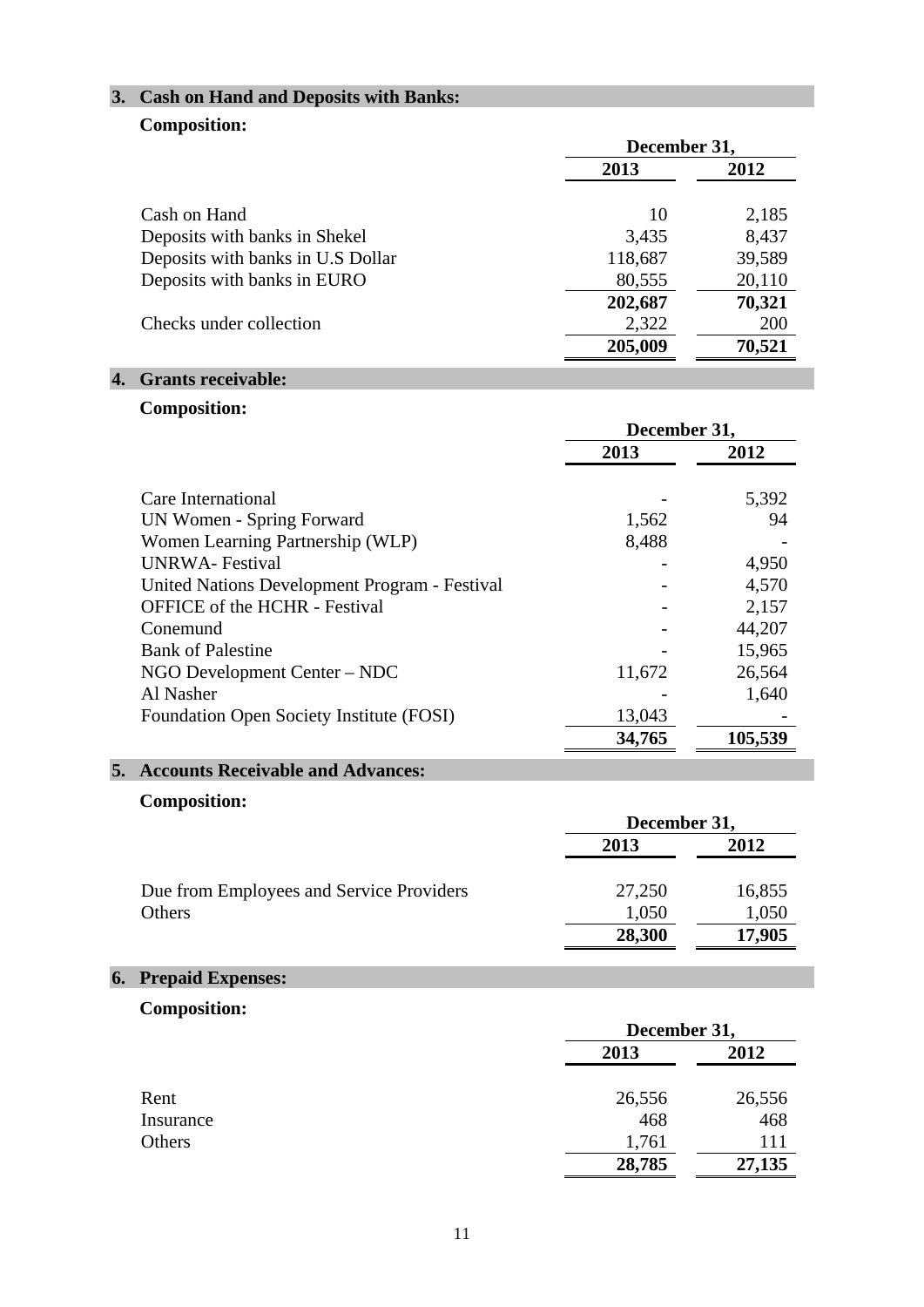## **7. Bank Deposits Restricted for Employees' Indemnity:**

Compositions of restricted deposits with banks and related staff benefits obligations are as follows:

|                             |                                       |           | <b>Surplus (Deficit)</b> |
|-----------------------------|---------------------------------------|-----------|--------------------------|
| Amount of<br><b>Deposit</b> | <b>Amount of</b><br><b>Obligation</b> | Amount    | <b>Percentage</b>        |
|                             |                                       |           |                          |
| 76,070                      | 107,814                               | (31, 744) | 29%                      |
| 76,070                      | 107,814                               | (31, 744) | 29%                      |
|                             |                                       |           |                          |
| 76,543                      | 93,232                                | (16,689)  | (18%)                    |
| 76,543                      | 93,232                                | (16,689)  | (18%)                    |
|                             |                                       |           |                          |

## **8. Office Furniture and Equipment, Net:**

## **Composition:**

|                                      | <b>Furniture</b> | Equipment | <b>Total</b> |
|--------------------------------------|------------------|-----------|--------------|
| <b>Year Ended December 31, 2012:</b> |                  |           |              |
| Cost:                                |                  |           |              |
| <b>Beginning 2013</b>                | 70,456           | 232,330   | 302,786      |
| <b>Additions</b>                     |                  | 19,014    | 19,014       |
| Disposals                            |                  |           |              |
| Ending 2013                          | 70,456           | 251,344   | 321,800      |
| <b>Accumulated Depreciation:</b>     |                  |           |              |
| <b>Beginning 2013</b>                | 50,746           | 195,138   | 245,884      |
| Additions                            | 1,888            | 16,153    | 18,041       |
| Disposals                            |                  |           |              |
| Ending 2013                          | 52,634           | 211,291   | 263,925      |
| Net Book Value-December 31, 2012     | 17,822           | 40,053    | 57,875       |
| <b>Year Ended December 31, 2012:</b> |                  |           |              |
| Cost:                                |                  |           |              |
| <b>Beginning 2012</b>                | 54,667           | 216,046   | 270,713      |
| Additions                            | 15,789           | 16,284    | 32,073       |
| Disposals                            |                  |           |              |
| Ending 2012                          | 70,456           | 232,330   | 302,786      |
| <b>Accumulated Depreciation:</b>     |                  |           |              |
| <b>Beginning 2012</b>                | 49,258           | 175,830   | 225,088      |
| Additions                            | 1,488            | 19,308    | 20,796       |
| Disposals                            |                  |           |              |
| Ending 2012                          | 50,746           | 195,138   | 245,884      |
| Net Book Value-December 31, 2012     | 19,710           | 37,192    | 56,902       |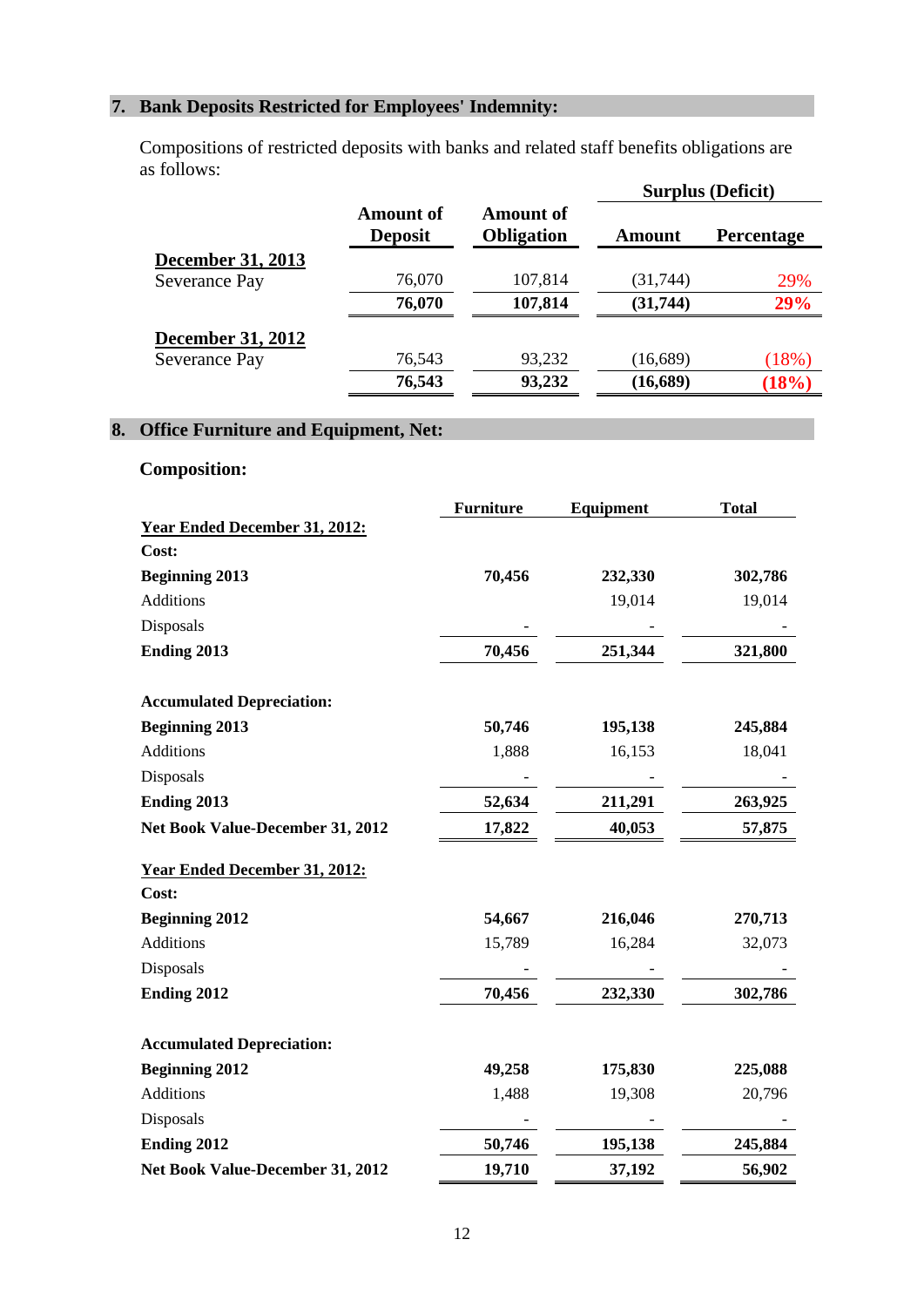## **9. Payables and accruals:**

## **Composition:**

|                              | December 31, |        |  |
|------------------------------|--------------|--------|--|
|                              | 2013         | 2012   |  |
| Due to Vendors and Employees | 78,025       | 41,309 |  |
| Accrued Expenses and Others  | 5,454        | 8,875  |  |
|                              | 83,479       | 50,184 |  |

## **10. Provision for Employees' Indemnity:**

## **Composition:**

|                                  | December 31, |          |  |
|----------------------------------|--------------|----------|--|
|                                  | 2013         | 2012     |  |
| <b>Beginning Balance</b>         | 93,232       | 74,825   |  |
| Indemnities paid during the year | (21, 779)    | (1, 874) |  |
|                                  | 71,453       | 72,951   |  |
| Provision charged for the year   | 36,361       | 20,281   |  |
| <b>Ending Balance</b>            | 107,814      | 93,232   |  |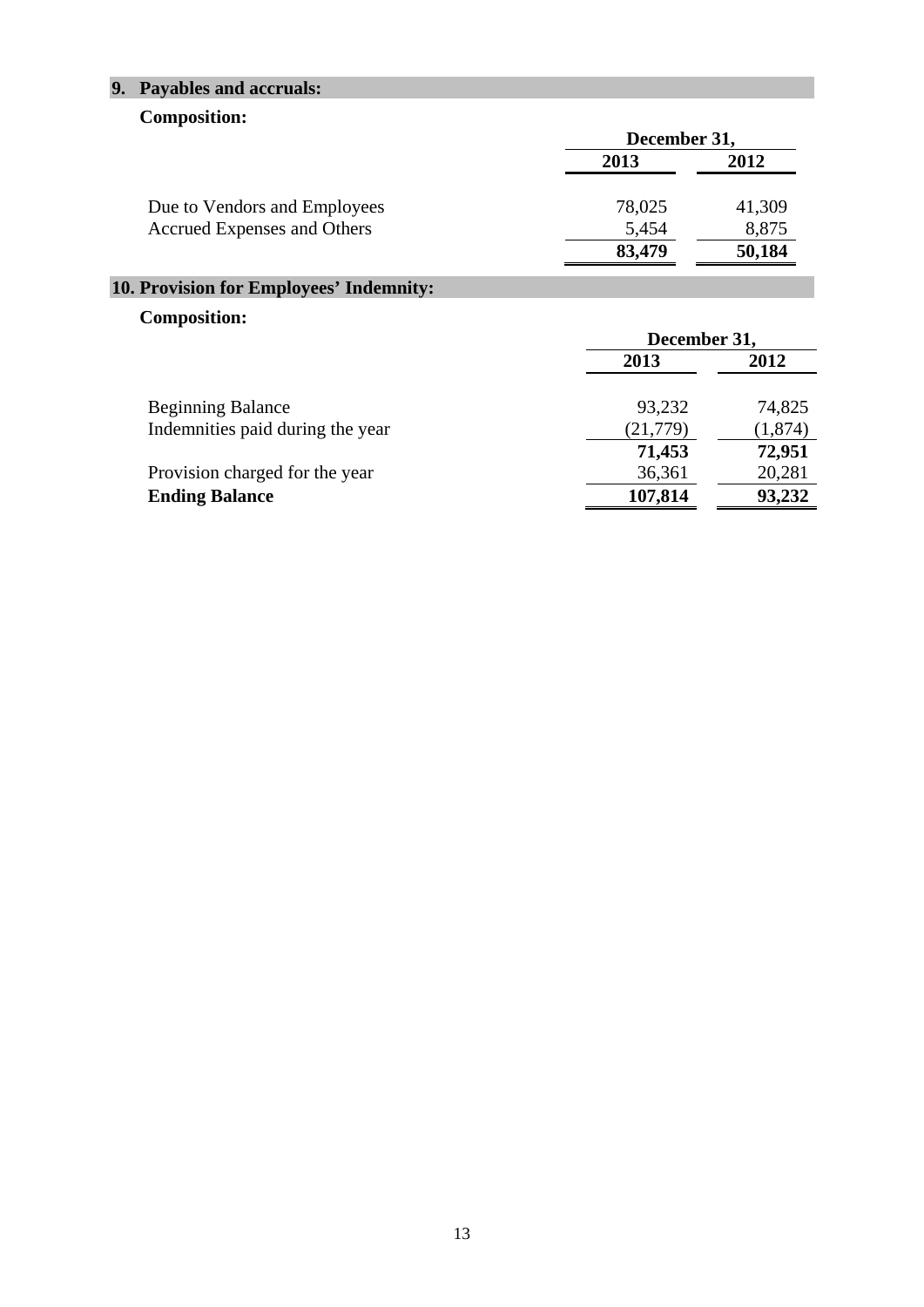#### **11. Temporarily Restricted:**

### Temporary restricted net assets as of December 31, 2013 is as follows:

|                                                                     |                                             |                 |                          |                   |             | <b>Releases</b> |                          |                       |              |
|---------------------------------------------------------------------|---------------------------------------------|-----------------|--------------------------|-------------------|-------------|-----------------|--------------------------|-----------------------|--------------|
|                                                                     |                                             |                 |                          | <b>Restricted</b> |             |                 | <b>Property</b>          |                       | Unexpended   |
|                                                                     | <b>Unexpended Grants as Grants Received</b> |                 | Grants                   | <b>Grants</b> for | Available   |                 | and                      | <b>Funds Released</b> | Grants as of |
|                                                                     | of 01-01-2013                               | During the Year | Receivable               | 2013              | Grants 2013 | <b>Expenses</b> | Equipment                | in 2013               | 31-12-2013   |
|                                                                     |                                             |                 |                          |                   | 7,591       |                 |                          |                       |              |
| <b>ACSURE Las Segovias</b>                                          | 7,591                                       | 860             |                          |                   |             |                 |                          |                       | 7,591        |
| Al Nasher                                                           |                                             |                 | $\overline{\phantom{a}}$ | 860               | 860         | 860             |                          | 860                   |              |
| Anti Corruption Committee                                           |                                             | 20,300          | $\blacksquare$           | 20,300            | 20,300      | 14,411          | $\blacksquare$           | 14,411                | 5,889        |
| <b>Biladi Association</b>                                           |                                             | 80,552          | $\blacksquare$           | 80,552            | 80,552      | 72,064          | $\blacksquare$           | 72,064                | 8,488        |
| Care International                                                  |                                             | 191,104         | $\overline{\phantom{a}}$ | 191,104           | 191,104     | 186,161         | 4.943                    | 191,104               |              |
| Conemund - Improvement of Palestinian Women Participation           |                                             | 105,873         | $\blacksquare$           | 105,873           | 105,873     | 78,493          | $\blacksquare$           | 78,493                | 27,380       |
| Foundation Open Society Institute (FOSI) - Equality and Justice     | 44,122                                      | 74,950          | $\blacksquare$           | 74,950            | 119,072     | 73,973          | $\blacksquare$           | 73,973                | 45,099       |
| Foundation Open Society Institute (FOSI) - Core Funding             |                                             | 100,000         | 13,043                   | 113,043           | 113,043     | 104,804         | $\blacksquare$           | 104,804               | 8,239        |
| French Consulate - AMAL Coalition to Compact Violence Against Women | 5,698                                       |                 |                          |                   | 5,698       | 5,698           | $\overline{\phantom{a}}$ | 5,698                 |              |
| Eiapala                                                             | 204                                         |                 |                          |                   | 204         | 204             | $\blacksquare$           | 204                   |              |
| Martin Borrow                                                       |                                             | 7,000           | $\blacksquare$           | 7,000             | 7,000       | 968             | $\blacksquare$           | 968                   | 6,032        |
| Muftah - Almuntada                                                  |                                             | 2,530           | $\blacksquare$           | 2,530             | 2,530       | 2,530           | $\blacksquare$           | 2,530                 | $\sim$       |
| NGO Development Center - NDC                                        |                                             | 104,000         | 11,672                   | 115,672           | 115,672     | 114,226         | 1,446                    | 115,672               |              |
| Norwegian Church Aid - NCA (note 12)                                |                                             | 17,003          |                          | 17,003            | 17,003      | 17,003          | $\blacksquare$           | 17,003                |              |
| Office of High Commissioner/OHCHR - Festival                        |                                             | 833             | $\blacksquare$           | 833               | 833         | 833             | $\blacksquare$           | 833                   |              |
| Solidaridad International (SI) - Basque                             | 29,714                                      | 47,029          | $\blacksquare$           | 47,029            | 76,743      | 41,710          | $\blacksquare$           | 41,710                | 35,033       |
| UN Women - Spring Forward                                           |                                             | 51,216          | 1,562                    | 52,778            | 52,778      | 43,304          | 9,474                    | 52,778                |              |
| UNIFEM - UN Woman 16 Day Campaign                                   |                                             | 2,924           | $\overline{\phantom{a}}$ | 2,924             | 2,924       | 2,924           | $\overline{\phantom{a}}$ | 2,924                 |              |
| United Nations Development Program (UNDP) - Al Muntada              |                                             | 16,500          | $\overline{a}$           | 16,500            | 16,500      | 10,882          | $\overline{\phantom{a}}$ | 10,882                | 5,618        |
| United Nations Relief and Works Agency (UNRWA) - Festival           |                                             | 50              | $\overline{\phantom{a}}$ | 50                | 50          | 50              | $\blacksquare$           | 50                    |              |
| Women Learning Partnership (WLP)                                    | 26,514                                      | 39,783          | 8,488                    | 48,271            | 74,785      | 74,785          |                          | 74,785                |              |
|                                                                     | 113,843                                     | 862,507         | 34,765                   | 897,272           | 1,011,115   | 845,883         | 15,863                   | 861,746               | 149,369      |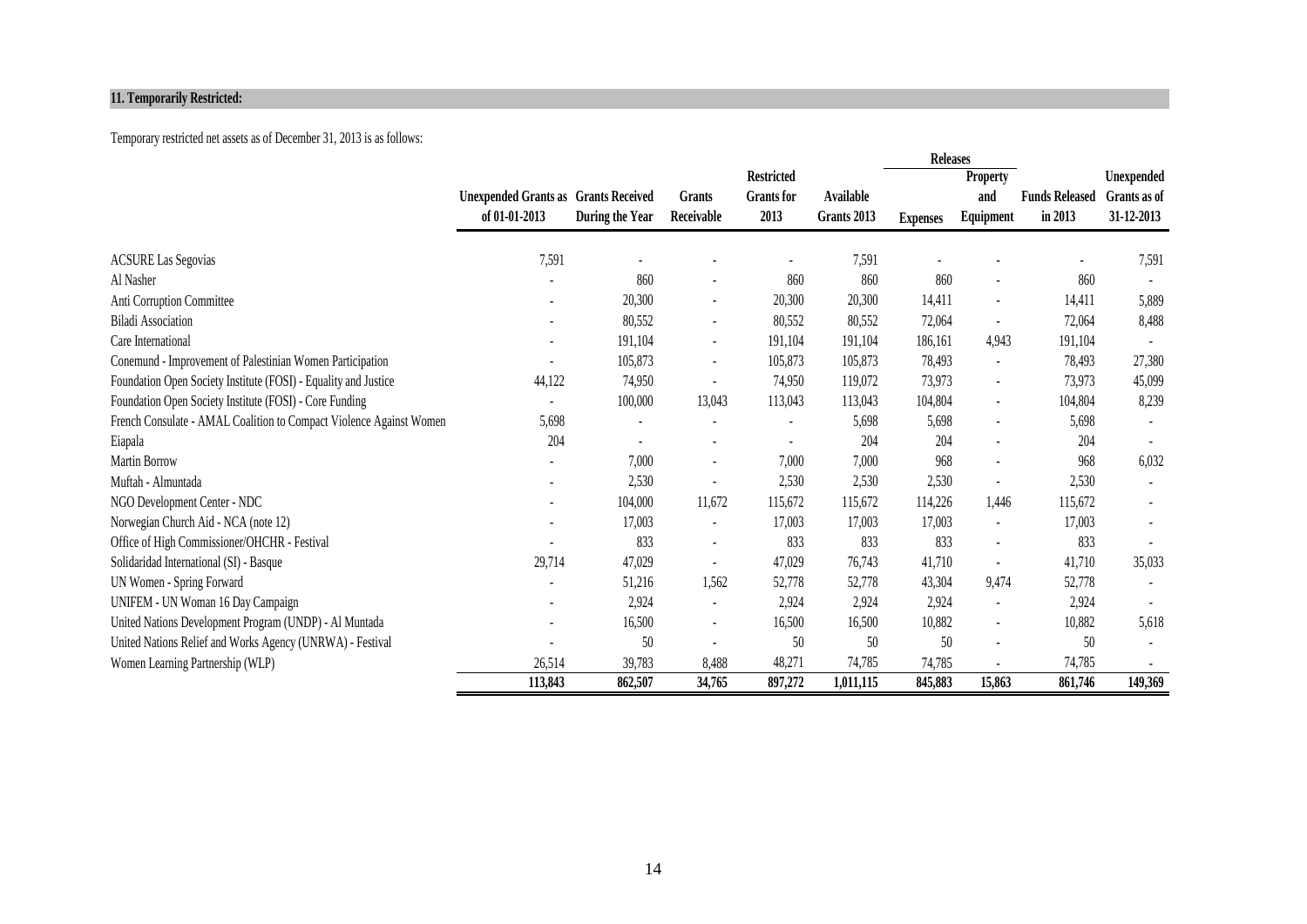### **12. Norwegian Church Aid (NCA) Grant:**

The grant received from NCA was completely used for Al-Muntada; a coalition of 13 organizations working together to combat violence against women and domestic violence within the Palestinian society. Al-Muntada has been hosted by the Women Affairs technical Committee (WATC) since 2012. Details of the project's expenditures versus budget is as follows:

|                                               |                     |               | (Over) Under  |  |
|-----------------------------------------------|---------------------|---------------|---------------|--|
|                                               | <b>Expenditures</b> | <b>Budget</b> | <b>Budget</b> |  |
|                                               | <b>USD</b>          | <b>USD</b>    | <b>USD</b>    |  |
| <b>Personnel Cost</b>                         |                     |               |               |  |
| Main Coordinator Salary                       | 5,505               | 6,000         | 495           |  |
|                                               | 5,505               | 6,000         | 495           |  |
| <b>Project Activities</b>                     |                     |               |               |  |
| Regional Meeting (*)                          | 9,300               | 8,982         | (318)         |  |
| Coordinators Communication and Transportation | 196                 | 569           | 373           |  |
|                                               | 9,496               | 9,551         | 55            |  |
| <b>Project Support</b>                        |                     |               |               |  |
| Support to the project                        | 2,002               | 1,944         | (58)          |  |
|                                               | 2,002               | 1,944         | (58)          |  |
| <b>Total Expenditures / Budget</b>            | 17,003              | 17,495        | 492           |  |

(\*) The overspending in this budget line item was due to changing in the location of the regional meeting resulting in an extra cost.